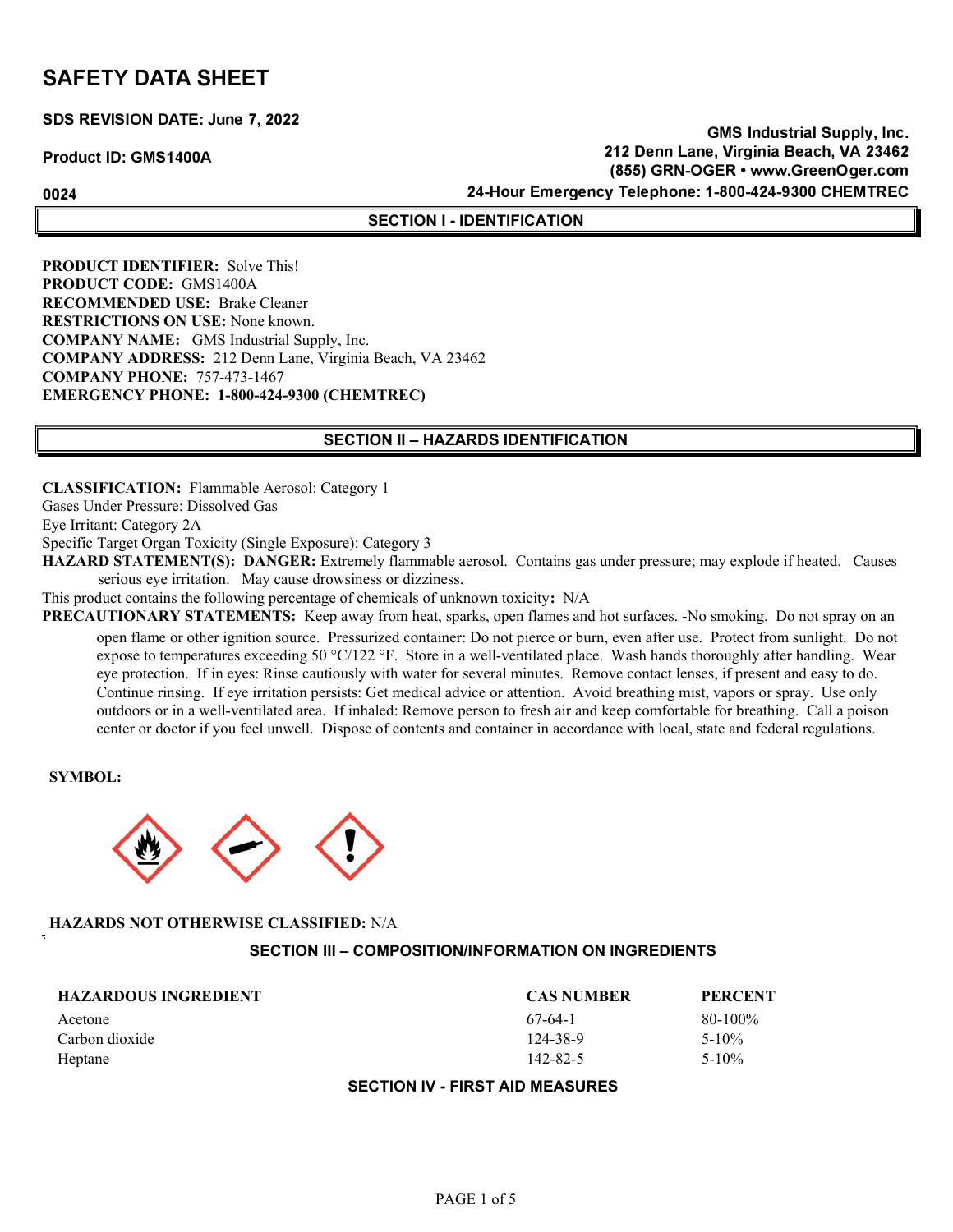EYES: Immediatelyfl w sleves y ithplenty of y atenfor at least 15 minwtes 0Remo x e conactionses, if present and tasy to do 0Seem medical attention if irritation persists 0

INGESTION: Rinse mouth with water. Do not induce vomiting unless directed by medical authority. Seek medical attention. Never give anything by mouth to an unconscious person.

**INHALATION:** Move to fresh air. If breathing is difficult, administer oxygen. If not breathing administer artificial respiration or at any sign of loss of consciousness seek immediate medical attention.

SKIN: Washsmithorowghly ith soapand y ater Remox contaminated alothing and shoes, lawder beforere wse If irritation persists seek medical attention.

ACUTE HEALTH HAZARDS: May cawse efatting and dermatitis of the smin Cawses eyerritation incl wling redress, tearing, and pain 0Inhalation of xaporsmay be narcotic ornesthetic 0Ingestionmay caws gastronities in irritation as we sea x omiting nd diarrhea 0 CHRONIC HEALTH HAZARDS: May cawse damage to thollo y ingorgans: midneysli x er, smi6NS depression 0 NOTE TO PHYSICIAN: Treatment of 0 x erexpos wsleo w ldve directedat the control of symptoms and the clinical condition 0

**EXTINGUISHING MEDIA:** Dry chemical, carbon dioxide, foam, and y ater spray or fog 0

**UNSUITABLE EXTINGUISHING MEDIA: Water 1 ets or streams 0** 

SPECIAL FIRE FIGHTING PROCEDURES: Wear NIOSH approx ed Self ContednBreathing Apparat ws y ithvalfface piece operated in a positi x e press w re demand mode y ith f wll bodti problothing y hen fighting to 0 Sh wt off all so wrces of ignition 0 Use y ater spray to disperse x apor and cool fixed x pontainers 0 Pre x ent r wn off from entering streams, se y ers, drinming  $y$  ater swpply  $0$ 

UNUSUAL FIRE AND EXPLOSION HAZARDS: EXTREMELY FLAMMABLE 0 May de xalilammable atmosphere in comed areas 0 Vapors hea x ier than air y ill settle in lo y lying marten average to so w rece of ignition and flash bacm 0 Gontents press w re 0 Expos w re to temperat w res abo x e 120 Å F maximg was keeps y ay from heat, sparms, open flames and hot swrfaces 0 No smoming 0

HAZARDOUS COMBUSTION PRODUCTS: Oxides of carbon 0

#### SECTION VI 6 ACCIDENTAL RELEASE MEASURES

PERSONAL PROTECTIVE EQUIPMENT: Refer to section VIII for proper Personal Protecti x e E s wipment 0

- SPILL: Eliminate all sow rces of ignition 0 Pre x ent spill from gusteviers, storm drains and nat w ral y ater y ays 0 Clean map or sing w se some non-comb w stible material lime x ermic w lite, sa**tkl @r Pae** x ent spill from entering se y ers, storm drains and nat w r y ater y ays 0 Place y aste iperrontainers for disposal 0
- WASTE DISPOSAL: Dispose of in accordance y ith bal, state and federal reg w lats 0 Do not dwmp in sey ers 0 Wrap container and place in trash collection 0 Do not p w nct w re, incinerate, or re w se container 0
- RCRA STATUS: Waste limely considered D001 (Ignitable y aste), wnder RCRA, ho y e x er prod w ct sho wld be f wlly characteri | ed disposal (40 CFR 261) 0

# **SECTION VII - HANDLING AND STORAGE**

**HANDLING AND STORAGE:** Use only with adequate ventilation. Do not use or store near heat, open flames or other sources of ignition. Wear proper personal protective equipment when using this product. Avoid contact with eyes and skin. Do not inhale mist or vapor. Store in a cool, dry area. Do not use or store with strong oxidizers. Protect from sunlight. Store in a well ventilated area. Do not expose to temperatures exceeding 50 °C/122 °F. Pressurized container: Do not pierce or burn, even after use. Wash hands thoroughly after handling.

**OTHER PRECAUTIONS:** Keep out of the reach of children. Read and follow the directions on the product label. They are the best guide to using the product in the most effective manner. The label also gives you the necessary safety precautions to protect your health.

**INCOMPATIBILITY:** Some plastics, strong oxidizing agents, acids, caustics, alkalis and chemically active metals.

#### SECTION VIII - EXPOSURE CONTROLS/PERSONAL PROTECTION

| <b>HAZARDOUS INGREDIENT</b> | <b>OSHA PEL</b> | <b>ACGIH TLV</b> |
|-----------------------------|-----------------|------------------|
| Acetone                     | $1000$ ppm      | $250$ ppm        |
| Carbon dioxide              | $5000$ ppm      | $5000$ ppm       |
| Heptane                     | $500$ ppm       | $400$ ppm        |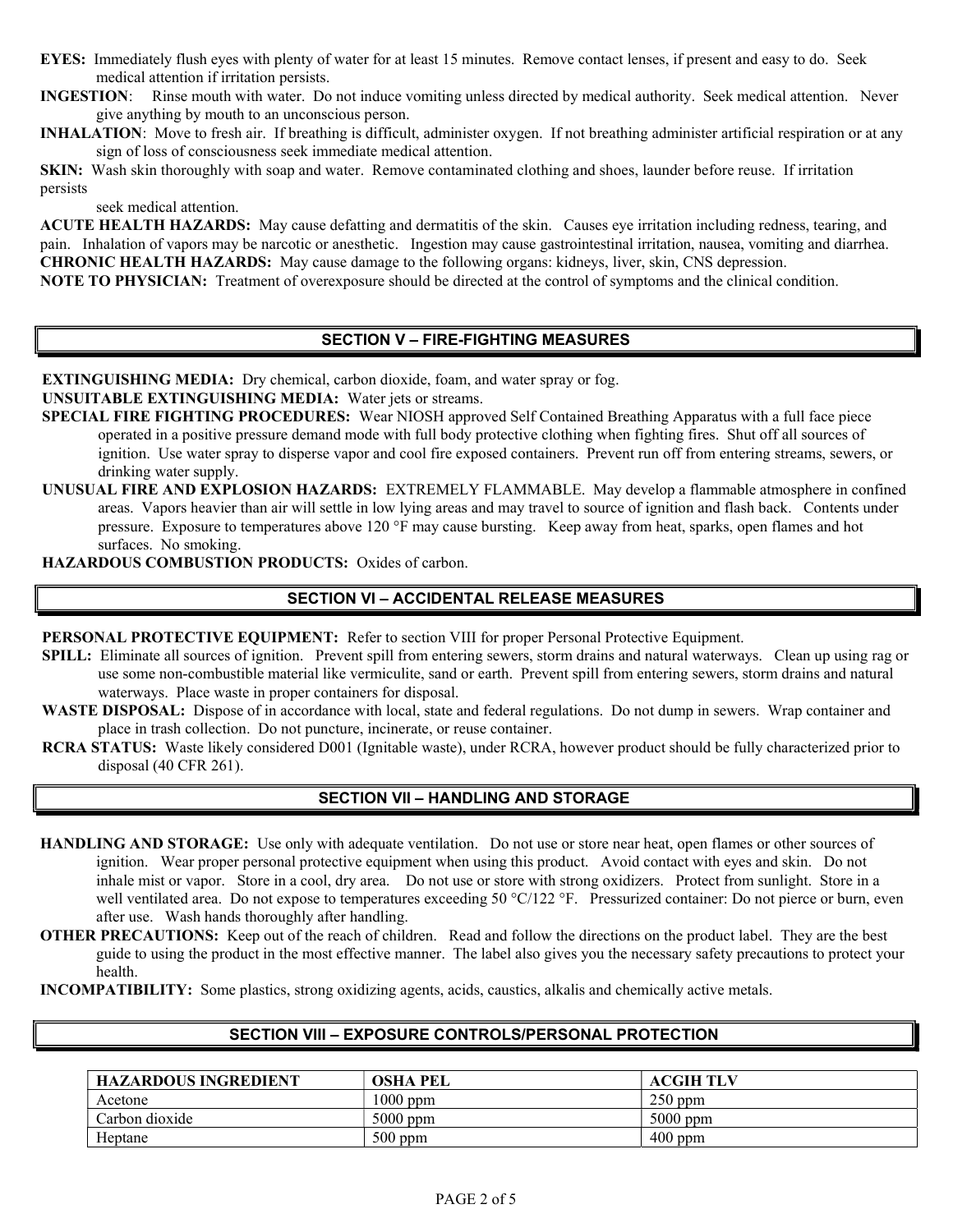**ENGINEERING CONTROLS / VENTILATION:** Use only outdoors or in a well-ventilated area.

**RESPIRATORY PROTECTION:** Not required with normal use. Wear NIOSH/MSHA approved respiratory protection if exposure limits are exceeded.

**PERSONAL PROTECTIVE EQUIPMENT:** Safety glasses/goggles.

**ADDITIONAL MEASURES:** No smoking or open flames. Avoid breathing spray. Do not touch eyes when using this product. Wash hands thoroughly with soap and water after use.

# **SECTION IX - PHYSICAL AND CHEMICAL PROPERTIES**

**APPEARANCE:** Clear, colorless spray. **ODOR:** Acetone. **ODOR THRESHOLD:** N/D

**pH:** N/A **MELTING POINT/FREEZING POINT:** N/D **INITIAL BOILING POINT AND BOILING RANGE:** N/D **FLASH POINT:** N/D **EVAPORATION RATE:** N/D **FLAMMABILITY(solid/gas):** Extremely Flammable Aerosol **UPPER/LOWER FLAMMABILITY OR EXPLOSIVE LIMITS: LOWER FLAMMABILITY LIMIT:** N/A  **UPPER FLAMMABILITY LIMIT:** N/A **EXPLOSIVE LIMIT LOWER (%):** N/D  **EXPLOISVE LIMIT UPPER (%):** N/D **VAPOR PRESSURE (mm Hg):** N/D **VAPOR DENSITY (AIR=1):** N/D **RELATIVE DENSITY (H2O=1):** 0.76 - 0.80 @ 77 °F (25 °C) **SOLUBILITY(IES):** N/D PARTITION COEFFICIENT: n-OCTANOL/WATER (Kow): N/D **AUTOIGNITION TEMPERATURE:** N/D **DECOMPOSITION TEMPERATURE:** N/D **VISCOSITY:** N/D

**SECTION X – STABILITY AND REACTIVITY** 

**REACTIVITY:** None known. **CHEMICAL STABILITY:** Stable. **POSSIBLE HAZARDOUS REACTIONS:** None known. **CONDITIONS TO AVOID:** Temperatures greater than 122 °F and sources of ignition. Avoid incompatibles. **INCOMPATIBLE MATERIALS:** Some plastics, strong oxidizing agents, acids, caustics, alkalis and chemically active metals. **HAZARDOUS DECOMPOSITION PRODUCTS:** Oxides of carbon.

# **SECTION XI – TOXICOLOGICAL INFORMATION**

**TOXICOLOGICAL INFORMATION:** Acetone (67-64-1): LD<sub>50</sub> (Oral, Rat) 5800 mg/kg; LD<sub>50</sub> (Oral, Mouse) 3000 mg/kg; LD<sub>50</sub> (Oral, Rabbit) 5340 mg/kg; LC<sub>50</sub> (Inhalation, Rat, 8h) 50100 mg/m<sup>3</sup>; LC<sub>50</sub> (Inhalation, Mouse, 4h) 44,000 mg/m<sup>3</sup>. **Heptane** (142-82-5): LD50 (Oral, Rat) > 15000 mg/kg; LD50 (Dermal, Rabbit) > 3160 mg/kg; LC50 (Inhalation, Rat, 4h) 103 mg/L. **Carbon dioxide** (124-38-9): LC<sub>50</sub> (Inhalation, Rat, 30m) 470,000 ppm.

**ROUTES OF ENTRY:** Eyes, Inhalation, Skin

**EYES:** Causes irritation. May cause conjunctivitis with possible corneal injury.

- **INGESTION:** Not a likely route of exposure under normal product handling conditions. May cause gastrointestinal irritation, nausea, diarrhea, vomiting.
- **INHALATION:** May cause respiratory tract irritation, dizziness, headaches, nausea, unconsciousness, central nervous system (CNS) depression.

**SKIN:** May cause irritation, dryness, localized defatting.

**MEDICAL CONDITION AGGRAVATED:** Pre-existing conditions of the skin, liver, central nervous system (CNS) and kidneys. **ACUTE HEALTH HAZARDS:** May cause defatting and dermatitis of the skin. Causes eye irritation including redness, tearing, and pain. Inhalation of vapors may be narcotic or anesthetic. Ingestion may cause gastrointestinal irritation, nausea, vomiting and diarrhea. **CHRONIC HEALTH HAZARDS:** May cause damage to the following organs: kidneys, liver, skin, CNS depression. **CARCINOGENICITY: OSHA:** No **ACGIH:** No **NTP:** No **IARC:** No **OTHER:** N/A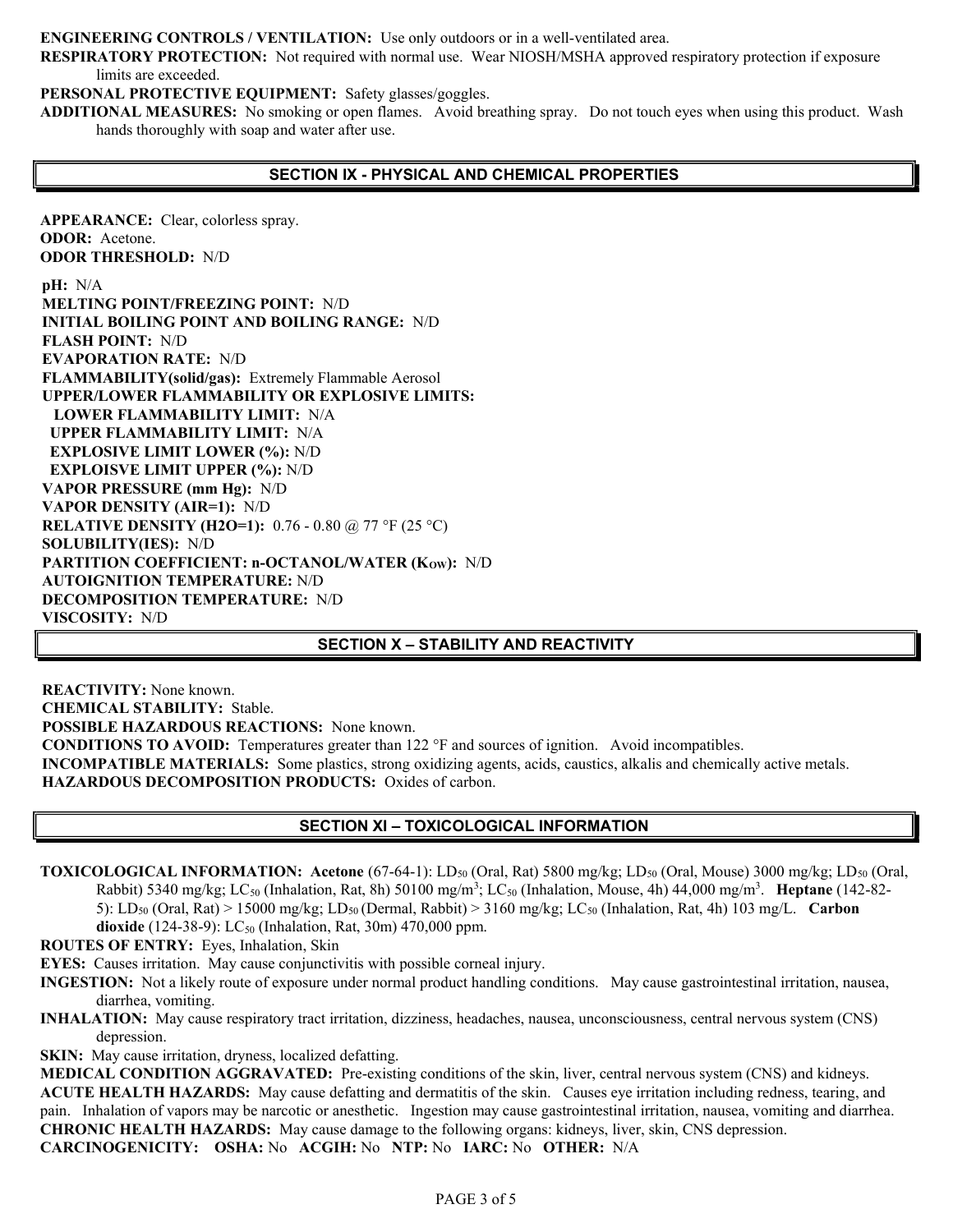#### **SECTION XII – ECOLOGICAL INFORMATION**

**ECOTOXICITY:** This material is toxic to aquatic life. **Acetone** (67-64-1): LC<sub>50</sub> (*Oncorhynchus mykiss*, 96h) 5540 mg/L; EC<sub>50</sub> (*Daphnia magna*, 48h) 6100 mg/L; EC50 (*Selenastrum quadricauda*, 8d) 7500 mg/L; EC50 (*Psuedomonas putida*, 16h) 1700 mg/L. **n-Heptane** (142-82-5): EC<sub>50</sub> (*Daphnia magna*, 48h) 1.50 mg/L. **PERSISTENCE AND DEGRADABILITY:** This product is biodegradable. **BIOACCUMULATIVE POTENTIAL:** No additional information available. **MOBILITY IN SOIL:** This product is mobile in soil. **OTHER ADVERSE EFFECTS:** None known.

# **SECTION XIII – DISPOSAL CONSIDERATIONS**

- **WASTE DISPOSAL:** Dispose of in accordance with local, state and federal regulations. Do not dump in sewers. Wrap container and place in trash collection. Do not puncture, incinerate, or reuse container.
- **RCRA STATUS:** Waste likely considered D001 (Ignitable waste), under RCRA, however product should be fully characterized prior to disposal (40 CFR 261).

### **SECTION XIV - TRANSPORT INFORMATION**

**PROPER SHIPPING NAME:** Aerosols, Ltd. Qty. **HAZARD CLASS/DIVISION:** 2.1 **UN/NA NUMBER:** UN1950 **PACKING GROUP:** N/A

**AIR SHIPMENT PROPER SHIPPING NAME:** Aerosols, flammable. **HAZARD CLASS/DIVISION:** 2.1 **UN/NA NUMBER:** UN1950 **PACKING GROUP:** N/A

**SHIPPING BY WATER: VESSEL (IMO/IMDG) PROPER SHIPPING NAME:** Aerosols. **HAZARD CLASS/DIVISION:** 2.1 **UN/NA NUMBER:** UN1950 **PACKING GROUP:** N/A **ENVIRONMENTAL HAZARDS WATER:** N/A

#### **SECTION XV - REGULATORY INFORMATION**

**TSCA STATUS:** All chemicals are listed or exempt.

- **CERCLA (COMPREHENSIVE RESPONSE COMPENSATION, AND LIABILITY ACT): Acetone** (67-64-1) Reportable Quantity  $= 5,000$  pounds.
- **SARA 311/312 HAZARD CATEGORIES:** Flammable (gases, aerosols, liquids, solids). Gas under pressure. Serious eye damage or eye irritation. Specific target organ toxicity (single or repeated exposure).
- **SARA 313 REPORTABLE INGREDIENTS:** This product does not contain any chemicals which are subject to the reporting requirements at Title 40 of the Code of Federal Regulations, Part 372.
- **CLEAN WATER ACT: Acetone** (67-64-1) is a hazardous substance.
- **STATE REGULATIONS: California Proposition 65:** This product contains no known chemicals regulated by California Proposition 65. **Acetone** (67-64-1): Included on State Hazardous Substances Inventories, Right-to-Know lists and/or Air Quality or Air Pollutants lists for the following states: CA, DE, ID, ME, MA, MN, NJ, PA, RI, WA. **Heptane** (142-82-5): Included on State Hazardous Substances Inventories, Right-to-Know lists and/or Air Quality or Air Pollutants lists for the following states: CA, IL, MA, NJ, PA, RI.
- **INTERNATIONAL REGULATIONS:** Listed or exempt from listing/notification on the following chemical inventories: Australian Inventory of Industrial Chemicals (AIIC, Australia); Domestic Substances List (DSL, Canada); Inventory of Existing Chemical Substances in China (IECSC, China); Existing and New Chemical Substances (ENCS, Japan); Korean Existing Chemicals Inventory (KECI, Korea); Philippine Inventory of Chemicals and Chemical Substances (PICCS, Philippines).